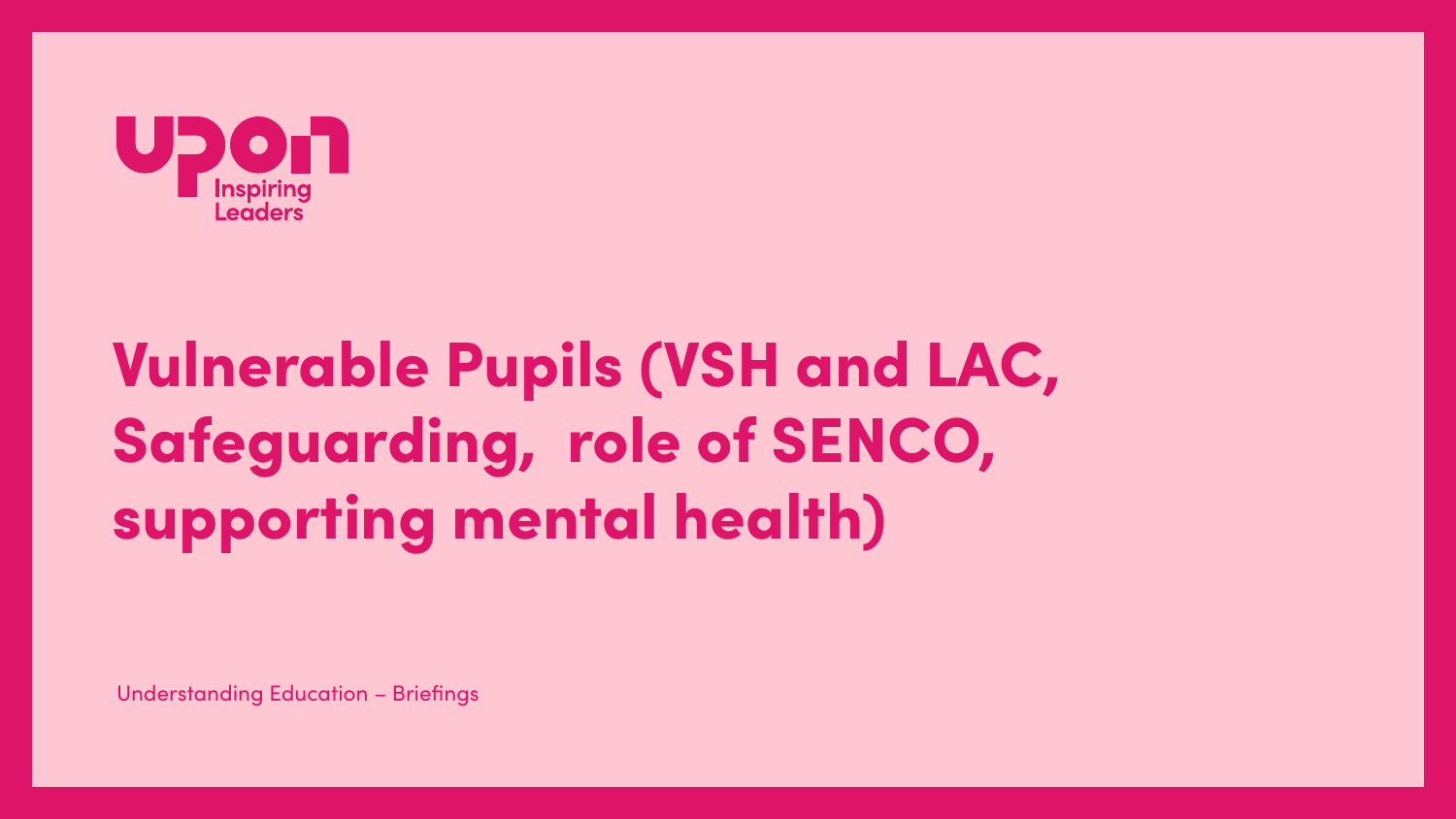## What do I need to know?

The definition of 'Vulnerable Pupils' generally includes those who are looked after, children with Education and Health Care Plans, children missing from education, children who are being exploited or abused, asylum seeking children and children who are out of school. Education professionals in local authorities and schools have very clearly defined duties in relation to supporting and protecting these pupils, including the designation of Virtual School Heads, SENCOs, Designated Safeguarding Leads in schools (DSL) and lead **Governors for Safeguarding.** 

## **Looked After Children and the Role of the Virtual School Head (VSH)**

The Children and Families Act 2014 requires councils in England to appoint a Virtual School Head to discharge the local authority's duty to promote the educational achievement of its children in care. The Virtual School Head is the lead responsible officer for ensuring that arrangements are in place to improve the educational experiences and outcomes of the authority's children in care, including those placed outside the caring authority's boundaries.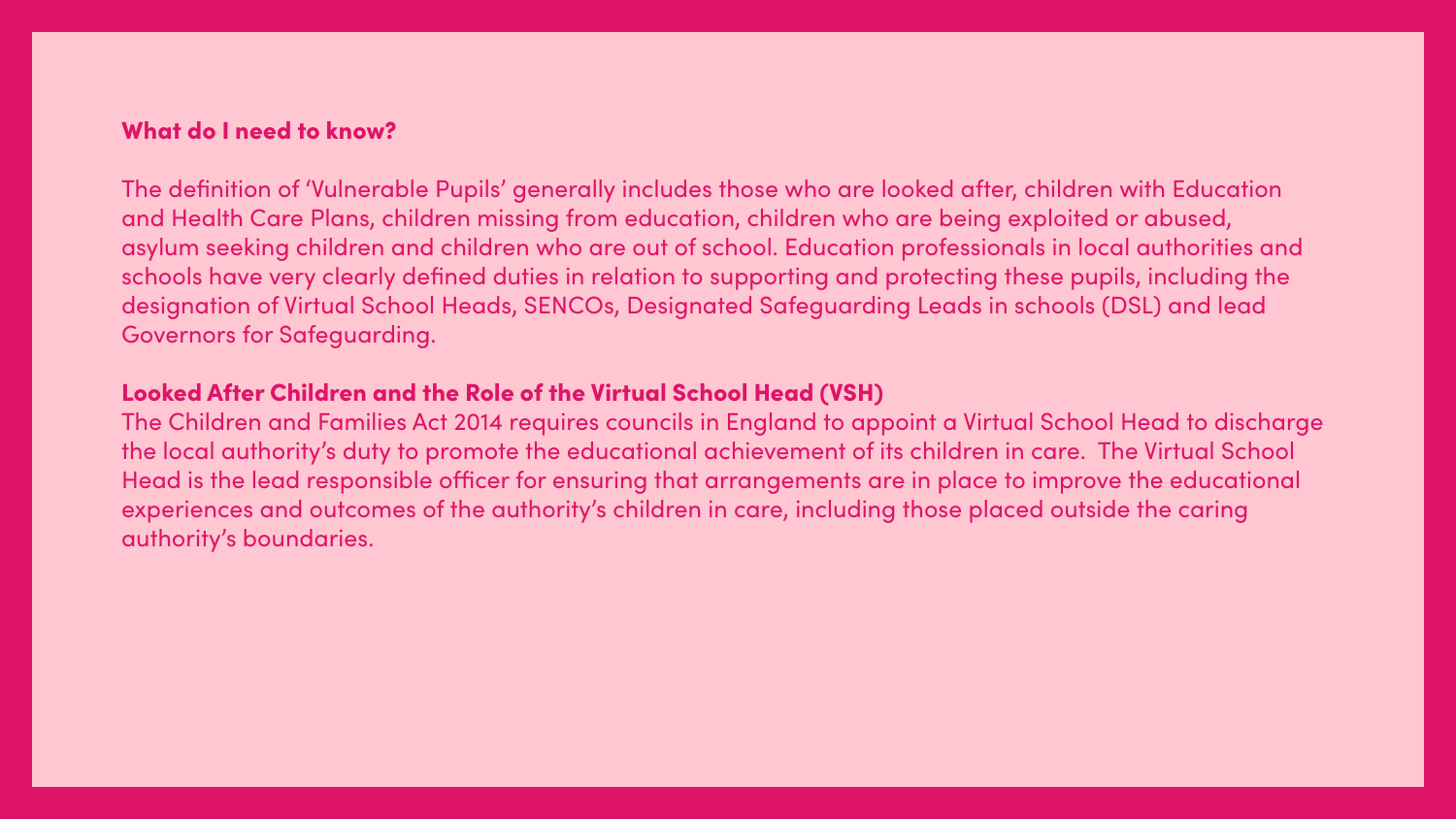## Directors of Children's Services and Lead Members for Children's Services are charged with ensuring that: •top priority is given to creating a culture of high educational aspirations and that the authority strives for accelerated progress and age-related attainment or better for looked-after children;

- 
- •looked-after children have access to a suitable range of high quality education placement options and that, when commissioning services for them, the authority takes account of the duty to promote their educational achievement;
- •VSHs are in place and that they have the resources, time, training and support they need to discharge the duty effectively;
- •VSHs have robust procedures in place to monitor the attendance and educational progress of the children their authority looks after;
- •the authority's Children in Care Council (CiCC) regularly considers the educational experiences as reported by looked after children and is able to respond effectively to any issues.
- •the VSH should be the lead responsible officer for ensuring that arrangements are in place to improve the educational experiences and outcomes of the authority's looked-after children, including those placed outof-authority.
- •VSHs should ensure the educational attainment and progress of children looked-after by the local authority are monitored and evaluated as if those children attended a single school.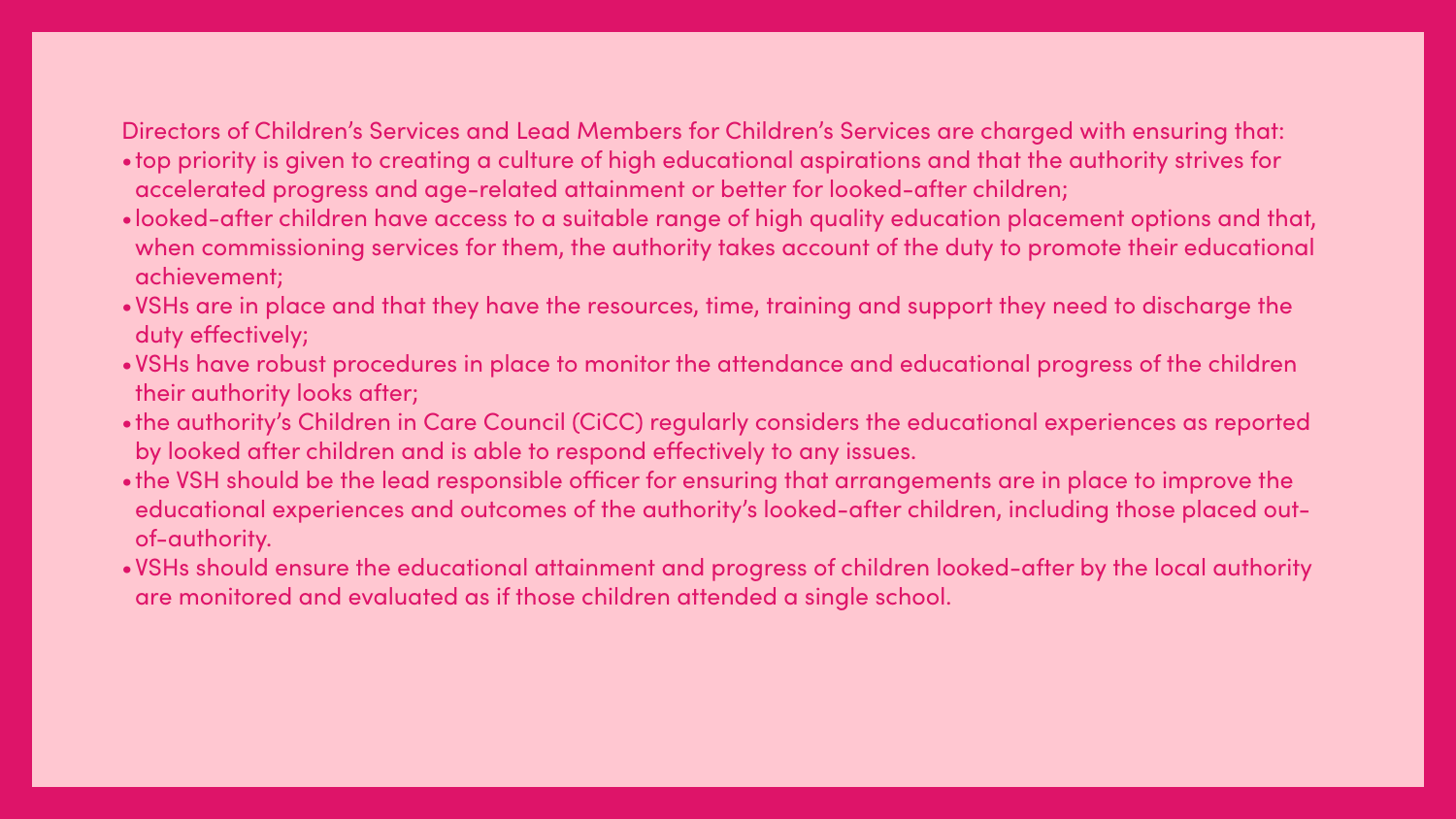## •the VSH should ensure that there are effective systems in place to:

- •maintain an up-to-date roll of its looked-after children who are in school or college settings, and gather information about their education placement, attendance and educational progress;
- •ensure sufficient information about a child's mental health, SEN or disability is available to their education setting so that appropriate support can be provided;
- •inform head teachers and designated teachers in schools if they have a child on roll who is looked after by the VSH's local authority
- •Ensure social workers, designated teachers and schools, carers and IROs understand their role and responsibilities in initiating, developing, reviewing and updating the child's PEP and how they help meet the needs identified in that PEP
- •Ensure up-to-date, effective and high quality PEPs that focus on educational outcomes, and that all lookedafter children, wherever they are placed, have such a PEP
- •Avoid drift or delay in providing suitable educational provision, including special educational provision, and unplanned termination of educational arrangements through proactive, multi-agency co-operation. Where this requires negotiation with other authorities this should be completed in a timely manner and with the best interest of the child as paramount
- •Ensure the educational achievement of children looked-after by the authority is seen as a priority by everyone who has responsibilities for promoting their welfare
- •Report regularly on the attainment, progress and school attendance of looked-after children through the authority's corporate parenting reporting structures.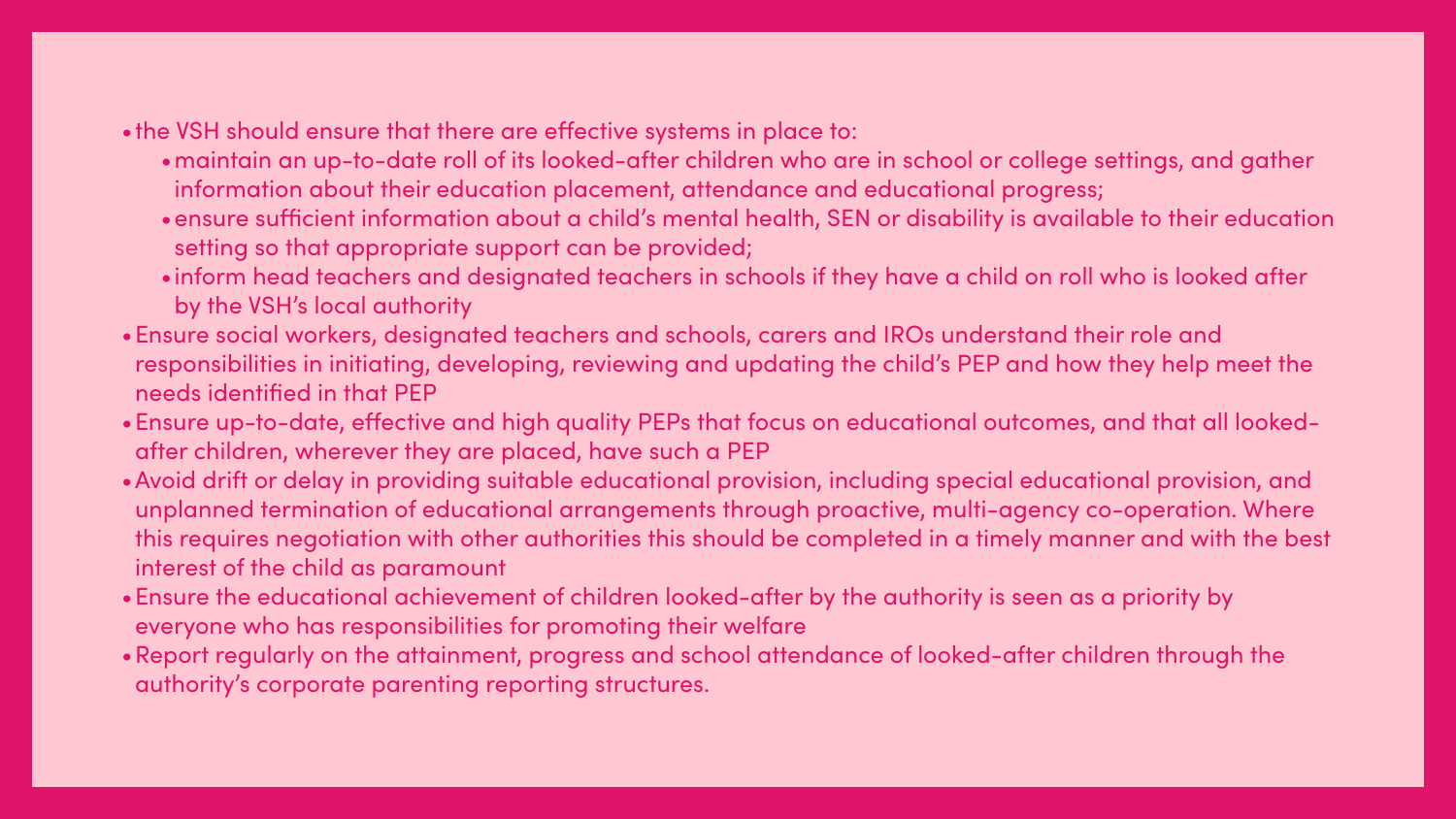In arranging a school placement, the child's social worker and VSH should seek a school or other education setting that is best suited to the child's needs. That could be in a maintained school, academy or independent school. It might also, in some cases be appropriate to place a child in a special school or alternative provision.

# The following principles should apply:

•schools judged by Ofsted to be 'good' or 'outstanding' should be prioritised when seeking a place for lookedafter children in need of a new school. Unless there are exceptional evidence-based reasons, looked-after children should never be placed in a school judged by Ofsted to be 'inadequate'. When consideration is given to schools judged 'Requiring Improvement', VSHs and social workers should have evidence that the school is providing high quality support to its vulnerable pupils, and will enable a looked-after child to make maximum

- •educational provision should mean a full-time place
- progress before placing them in that school
- make maximum progress
- considering this option
- 

•the choice of the education setting should be based on what any good parent would want for their child. It should be based on evidence that the setting can meet the educational needs of the child and help them

•the child's wishes and feelings should be taken into account, and the suitability of the education setting tested by arranging an informal visit with the child. Where a looked-after child would benefit from attending a boarding school, either in the state or independent sector, VSHs and social workers should be proactive in

•the VSH should ensure that social workers, IROs, admission officers for the schools maintained by the local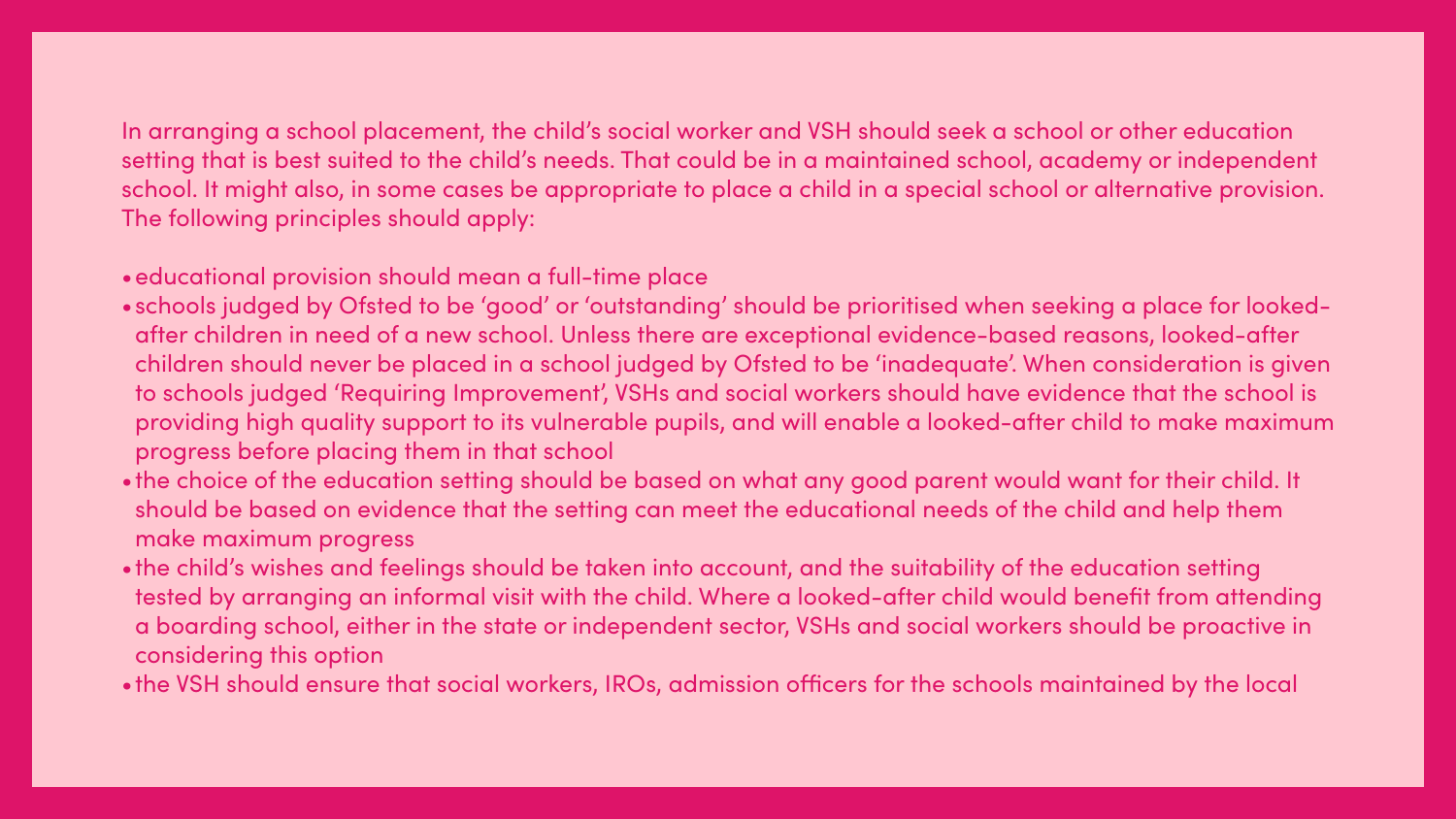authority and SEND departments understand and comply with the requirements in the School Admissions Code about the priority admission arrangements for looked-after children and previously looked-after

# children

•VSH should proactively build positive relationships with local education provision regarding the admission,

support and behaviour management of looked-after children.

Admissions authorities of all mainstream schools must give the highest priority in their oversubscription criteria to looked-after and previously looked-after children, as defined in the School Admission Code. This Code applies to maintained schools and academies, including free schools. It is the responsibility of the VSH to ensure that admission authorities understand that they cannot refuse to admit a looked-after child on the basis of challenging behaviour or refer a looked-after child for action under the Fair Access Protocol on the basis of challenging behaviour. Admission authorities must also understand that looked-after children can be admitted as 'excepted pupils' in relation to the infant class size limit, if they are admitted outside the normal admission round of admissions. The local authority, as a corporate parent, must not tolerate drift and delay where children the authority looks after are without an education placement that is appropriate to their assessed needs. This includes using their powers of direction in a timely way rather than delay issuing a direction as a result of protracted negotiations.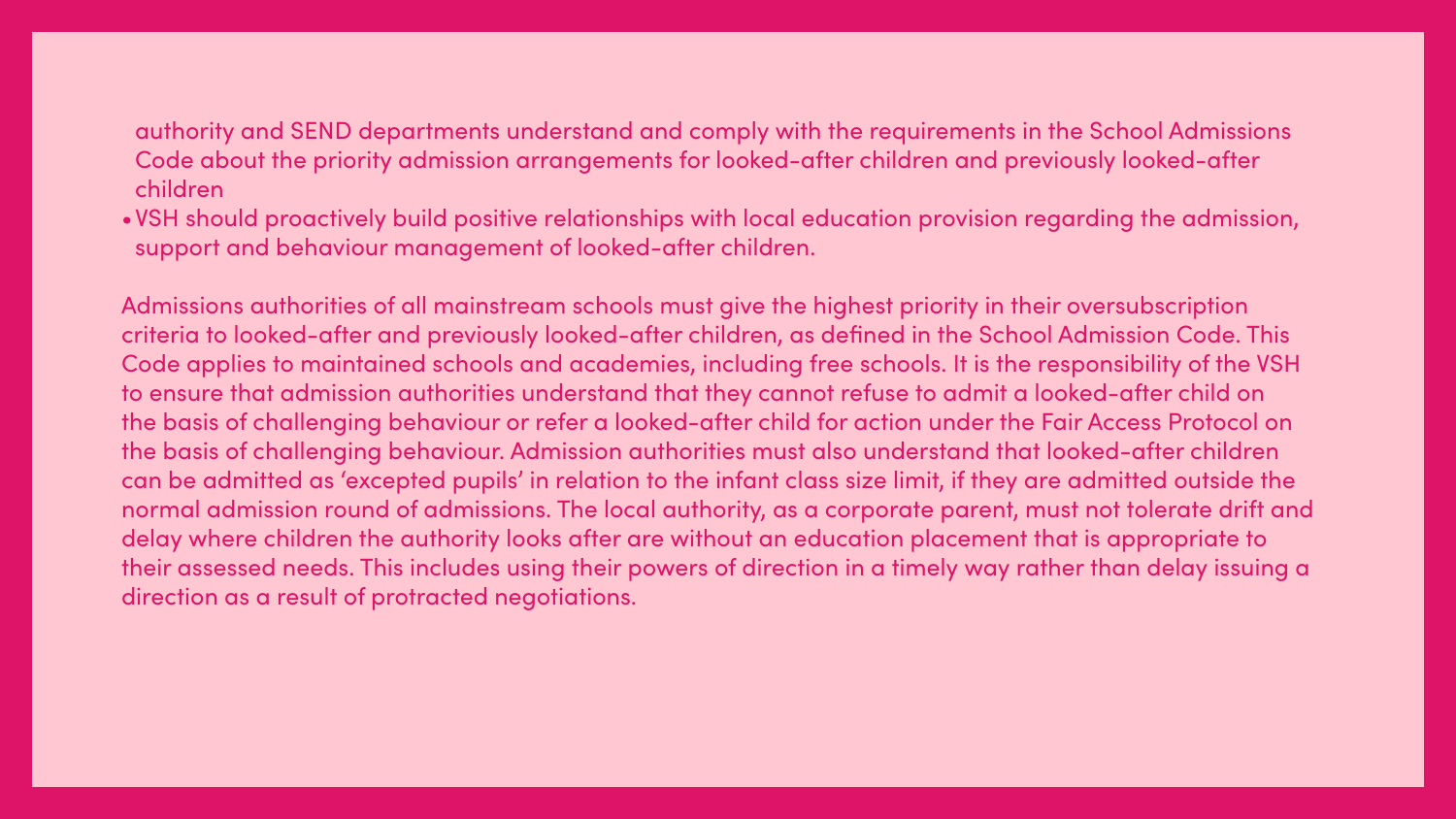Looked-after children and previously looked-after children are significantly more likely to have SEN than their peers. Of those with SEN, a significant proportion will have Education, Health and Care Plans (EHC plans). Their EHC plan should work in harmony with their care plan and PEP to tell a coherent and comprehensive story of how the child's needs are being met. Some children may have undiagnosed special needs when they start to be looked after. As part of the PEP process, there should be robust arrangements in place to ensure

# that any undiagnosed SEN are addressed through the SEND framework as soon as possible.

## Pupil Premium

Schools receive Pupil Premium funding based on the number of pupils they have from the following groups:

- pupil, who claims free school meals, or who has claimed free school meals in the last 6 years.
- 

•Free School Meals – schools receive £1.345 for every primary aged pupil, or £955 for every secondary age •Looked after and previously looked after children – schools receive £2,345 for every pupil who has left local authority care through adoption, a special guardianship order or child arrangements order. Local authorities must work with schools to decide how the money is used to support the child's personal education plan (PEP). The role of the VSH will be critical here in determining with the school how funding can best be targeted.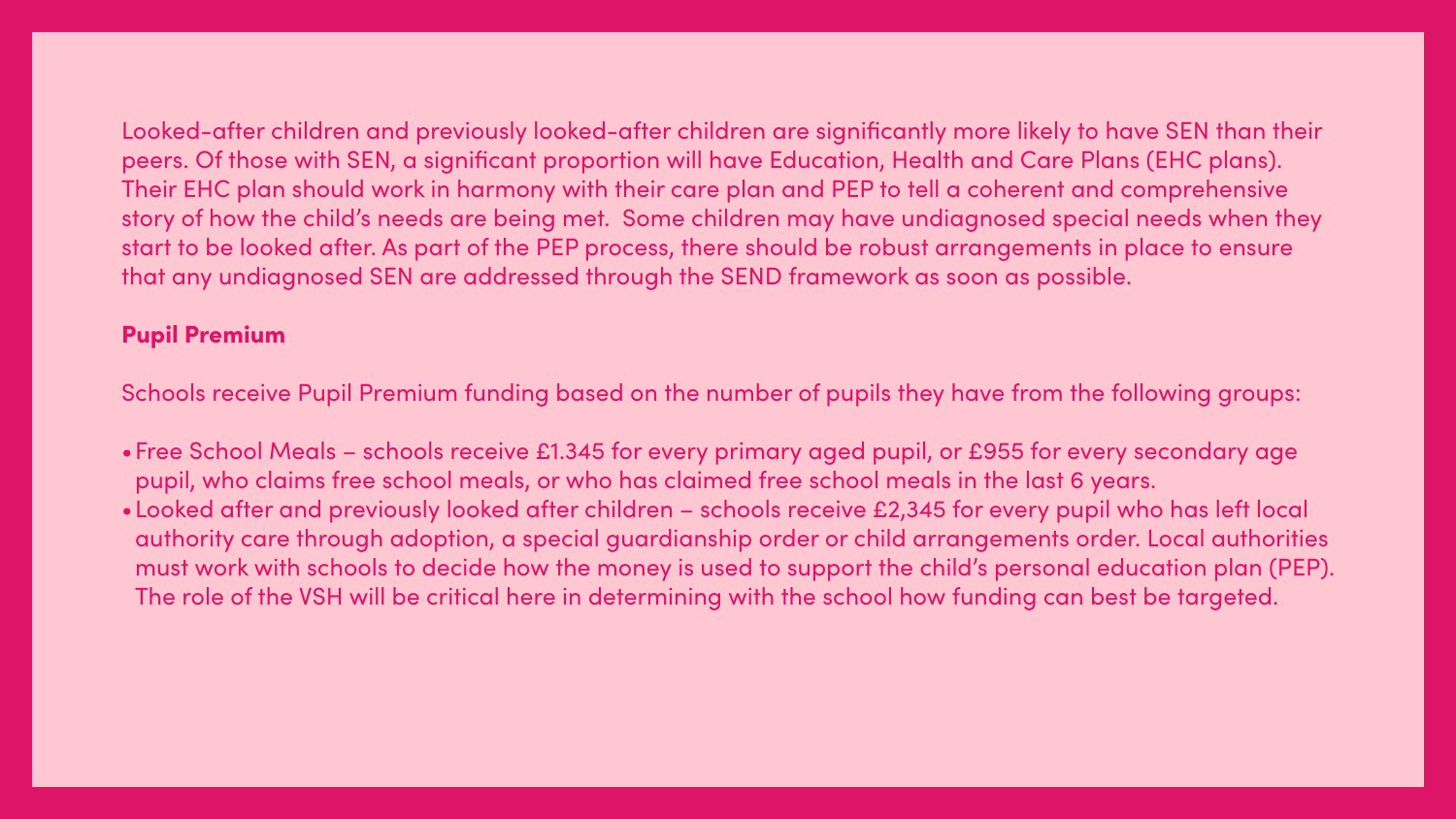School leaders can decide how to spend the pupil premium. They should assess their pupils' needs and use funding to improve attainment. This might include training and professional development for staff to improve the impact of teaching and learning for pupils; investment to overcome academic barriers which are stopping pupils from succeeding, and investment into non-academic activities which will increase pupil confidence and resilience and encourage pupils to be more aspirational such as:

- •School breakfast clubs
- •Music lessons for disadvantaged pupils
- •Help with the cost of educational trips
- •Speech and language therapy
- •Improving mental health
- •Supporting better attendance

Schools must show how they are using their pupil premium effectively:

- •by publishing an online statement
- •though inspections by Ofsted
- •through published performance tables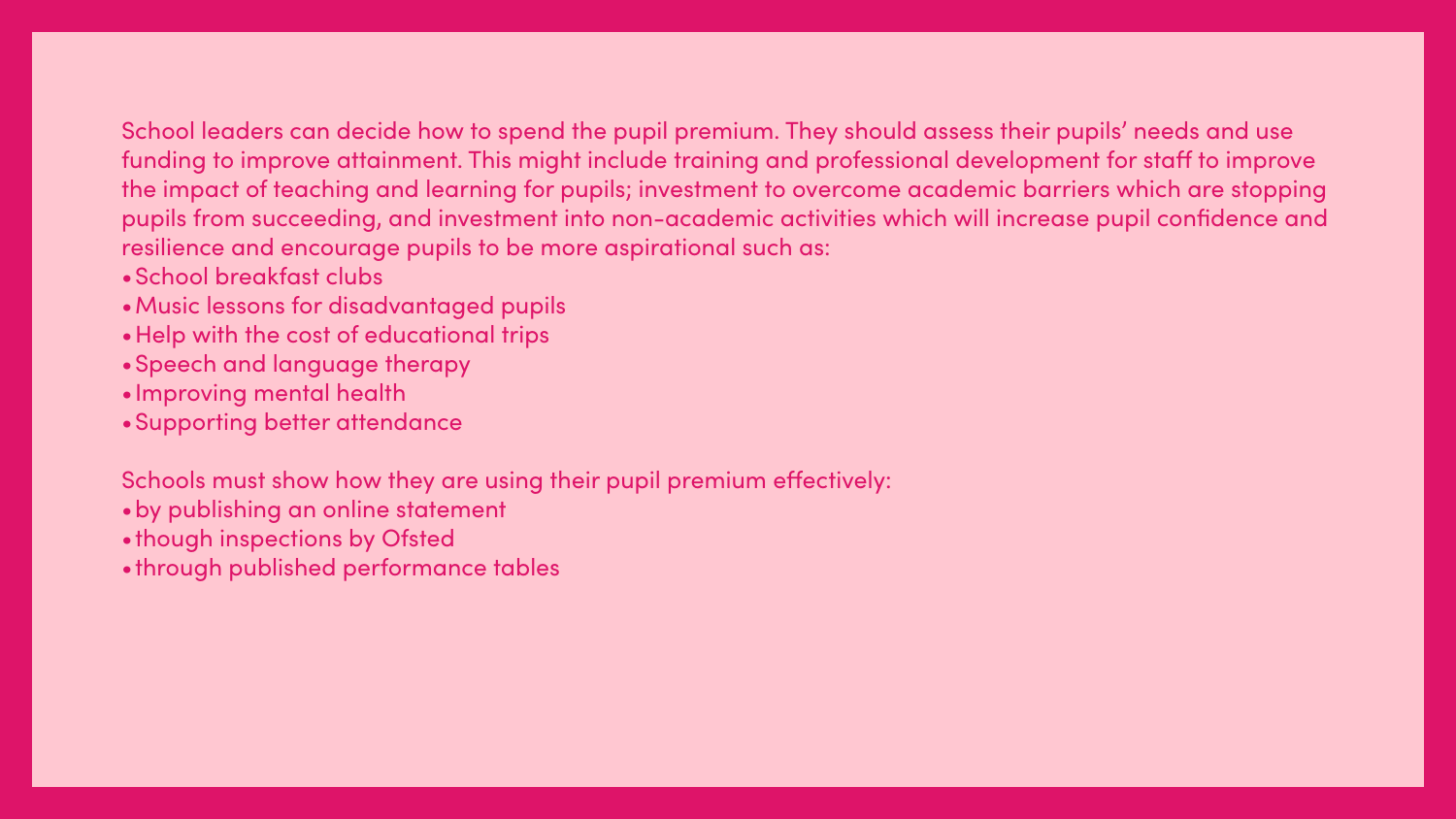## Safeguarding in schools and colleges (DSL and Governor Lead for Safeguarding)

The 'Keeping Children Safe in Education (2020)' guidance was updated in January 2021. As a starting point, all staff in schools and colleges should be aware of the systems which support safeguarding which should be explained as part of their induction. This should include:

- •Child protection policy
- •Behaviour policy
- •Staff behaviour policy or code of conduct
- •Safeguarding response to children who go missing from education
- •Role of the designated safeguarding lead

Governing Bodies must ensure they comply with their duties under legislation, ensuring that policies, procedures and training in their schools or colleges are effective and comply with the law at all times. There should also be a nominated governor who can take lead responsibility for safeguarding arrangements. The role of the safeguarding governor is key to understanding the effectiveness of safeguarding for everyone in the school. The link governor should understand the requirements of safeguarding guidance and legislation, and are 'confident in their challenge to executive leaders on strategies for monitoring and improving the behaviour and safety of pupils.' (Competency Framework for Governance (DfE 2017))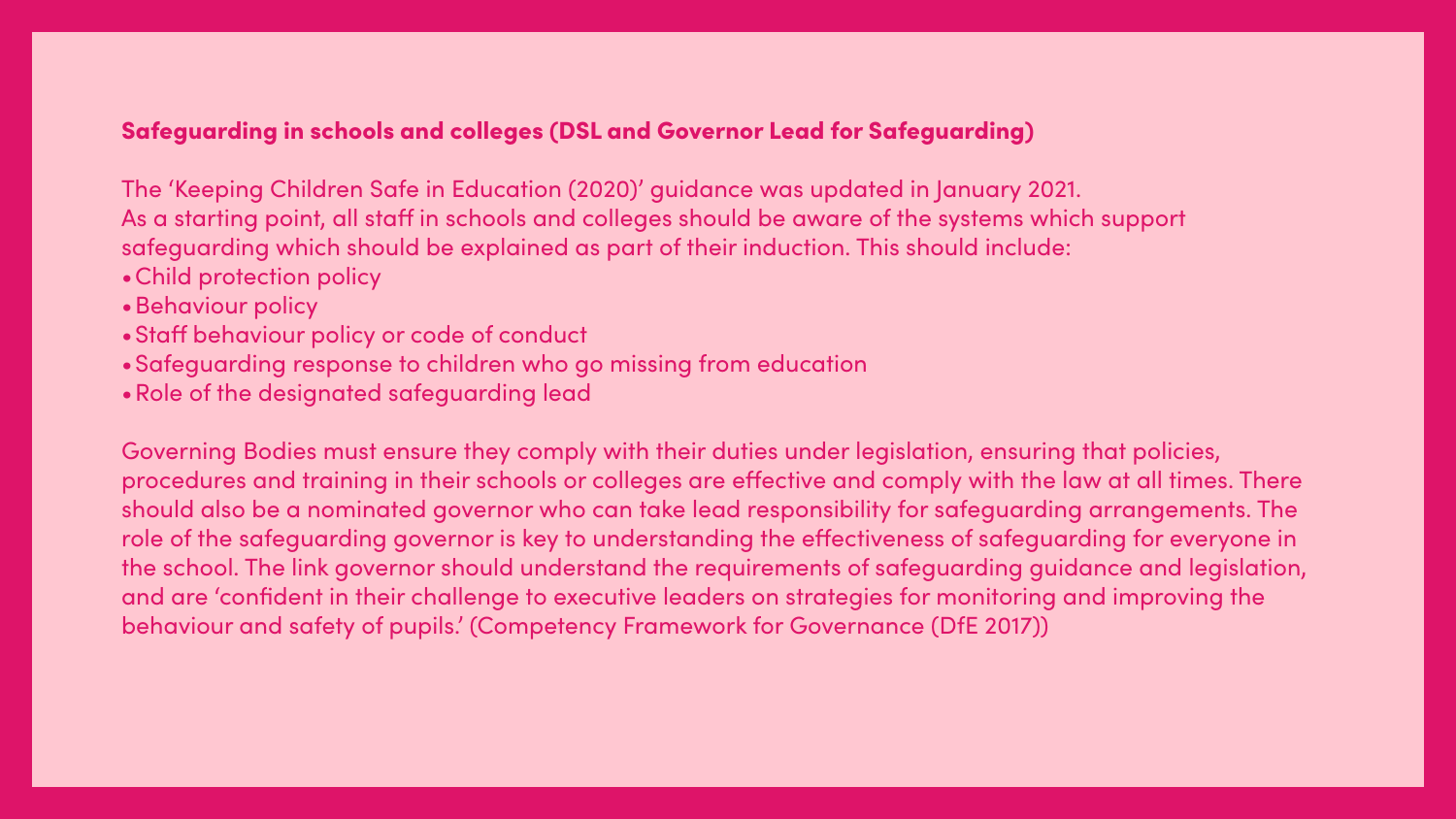## Key aspects of the Safeguarding Governor's role include:

- •Understand the safeguarding requirements
- 
- •Support the work of the Designated Safeguarding Lead •Report back to the Governing Body about how effective safeguarding is •Check that the school is compliant with statutory guidance
- 
- •Check out whether there is a consistency in safeguarding across the whole school
- •Make sure that there are effective systems in place to keep vulnerable children safe

The role of the governor safeguarding lead is to help ensure that safeguarding is effective and not to carry out the work of the Designated Safeguarding Lead. This means that it is not appropriate that decisions about individual cases should be reviewed by the safeguarding governor.

All school staff must complete safeguarding training. Headteachers and the Designated Safeguarding Lead (DSL) must be trained to level 3. Compliance with safeguarding ultimately lies with the Governing Body of a school. Ofsted's inspection of early years, schools and post 16 provision will always report on whether or not arrangements for safeguarding are effective. The Independent Schools Inspectorate (ISI) is also approved to inspect certain independent schools and will also report on safeguarding arrangements.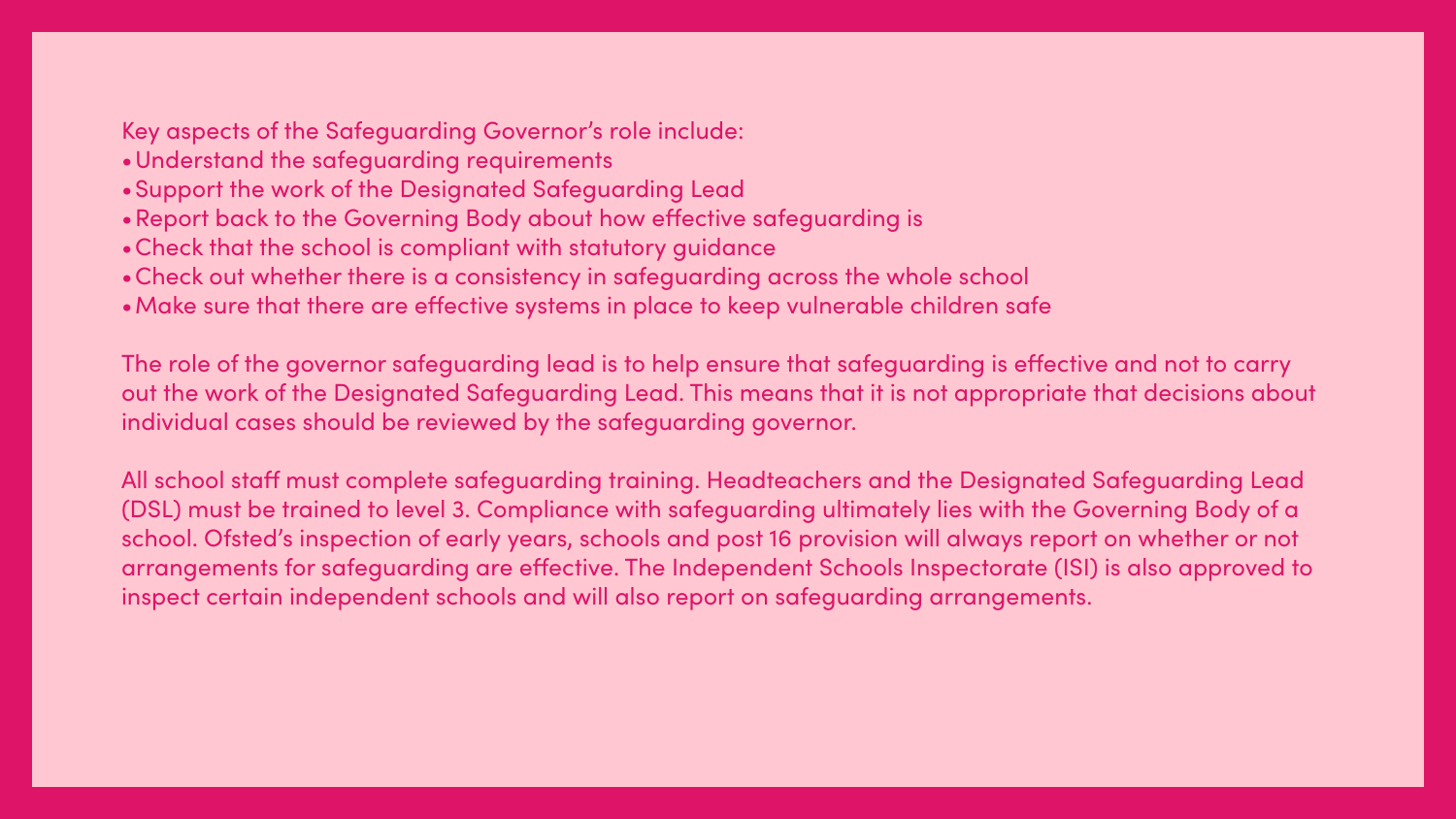A critical responsibility of Governing Bodies is to prevent people who pose a risk of harm from working with children. This requires that checks are carried out and proportionate decisions are taken on whether to ask for checks beyond what is required and ensuring volunteers are properly supervised. The School Staffing Regulations 2009 require governing bodies of maintained schools to ensure that at least one of the persons who conducts an interview has completed safer recruitment training.

Schools and colleges must maintain a single central record of pre-appointment checks. In the case of academies, the Multi Academy Trust will maintain the record for checks carried out in each academy that is part of the Trust.

The Designated Safeguarding Lead (DSL) in schools should have the appropriate status and authority within the school to carry out the duties of the post. They should be given the time, funding, training, resources and support to provide advice and support to other staff on child welfare and child protection matters, to take part in strategy discussions and inter-agency meetings, and/or to support other staff to do so, and to contribute to the assessment of children. They will:

- refer cases of suspected abuse to the local authority children's social care as required
- support staff who make referrals to local authority children's social care
- refer cases to the Channel programme where there is a radicalisation concern as required
- support staff who make referrals to the Channel programme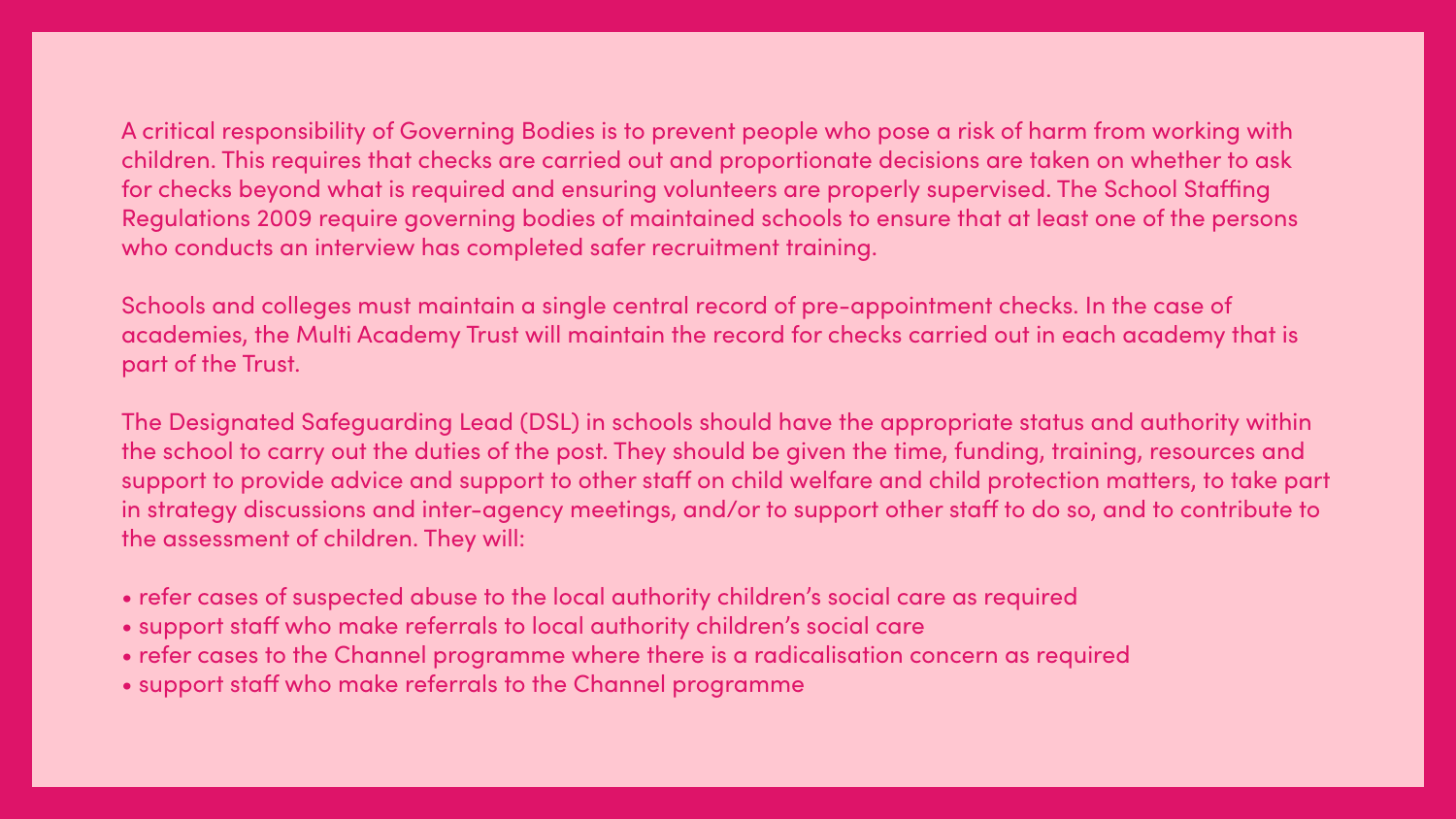The other key requirement is to work with others and: •act as a point of contact with the three safeguarding partners

- 
- •liaise with the headteacher or principal to inform him or her of issues, especially ongoing enquiries under section 47 of the Children Act 1989 and police investigations
- •as required, liaise with the "case manager" and the designated officer(s) at the local authority for child protection concerns in cases which involve a staff member;
- •liaise with staff (especially pastoral support staff, school nurses, IT Technicians, and SENCOs, or the named person with oversight for SEN in a college and Senior Mental Health Leads) on matters of safety and safeguarding (including online and digital safety) and when deciding whether to make a referral by liaising with relevant agencies
- •act as a source of support, advice and expertise for all staff.

Education professionals in the local authority will work alongside schools to ensure they are both supported and compliant with all aspects of safeguarding. This will usually include the provision of model policies, training for school staff and governors and maintaining an annual check of this, and the coordination of the Section 175 Audit each year.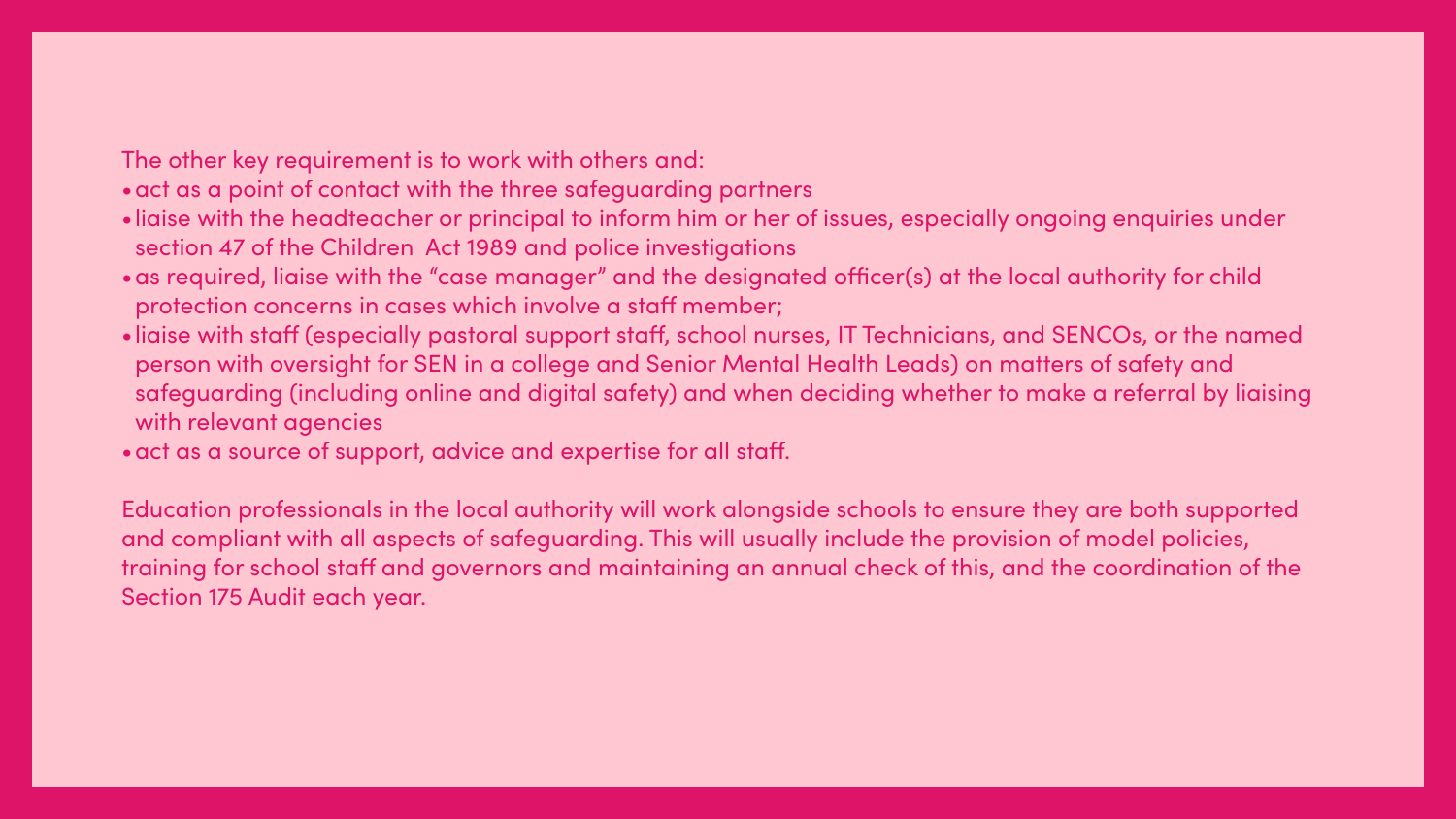## Role of SENCO in Schools

Governing Bodies of maintained schools must ensure that there is a qualified teacher designated as SENCO for the school. The SENCO's role is to ensure that children with special educational needs and disabilities within a school receive the support they need. Gradually over the years, the status and importance of the role has developed with successive guidance validating and substantiating the role. The Code of Practice clearly states that the SENCO must be a qualified teacher and a newly appointed SENCO must achieve a national award in Special Educational Needs Coordination within three years of appointment.

The SENCO has 'an important role to play with the headteacher and governing body in determining the strategic development of SEN policy and provision and will be most effective if they are part of the school leadership team' (Code of Practice). The main responsibilities of the SENCO are: •Overseeing the day-to-day operation of the school's SEN policy

- •Supporting the identification of children with special educational needs
- •Co-ordinating provision for children with SEN
- •Liaising with parents of children with SEN
- •Liaising with other providers, outside agencies, educational psychologists and external agencies
- •Ensuring that the school keeps the records of all pupils with SEN up to date

Schools need to ensure that the SENCO has sufficient time and resources to carry out these functions.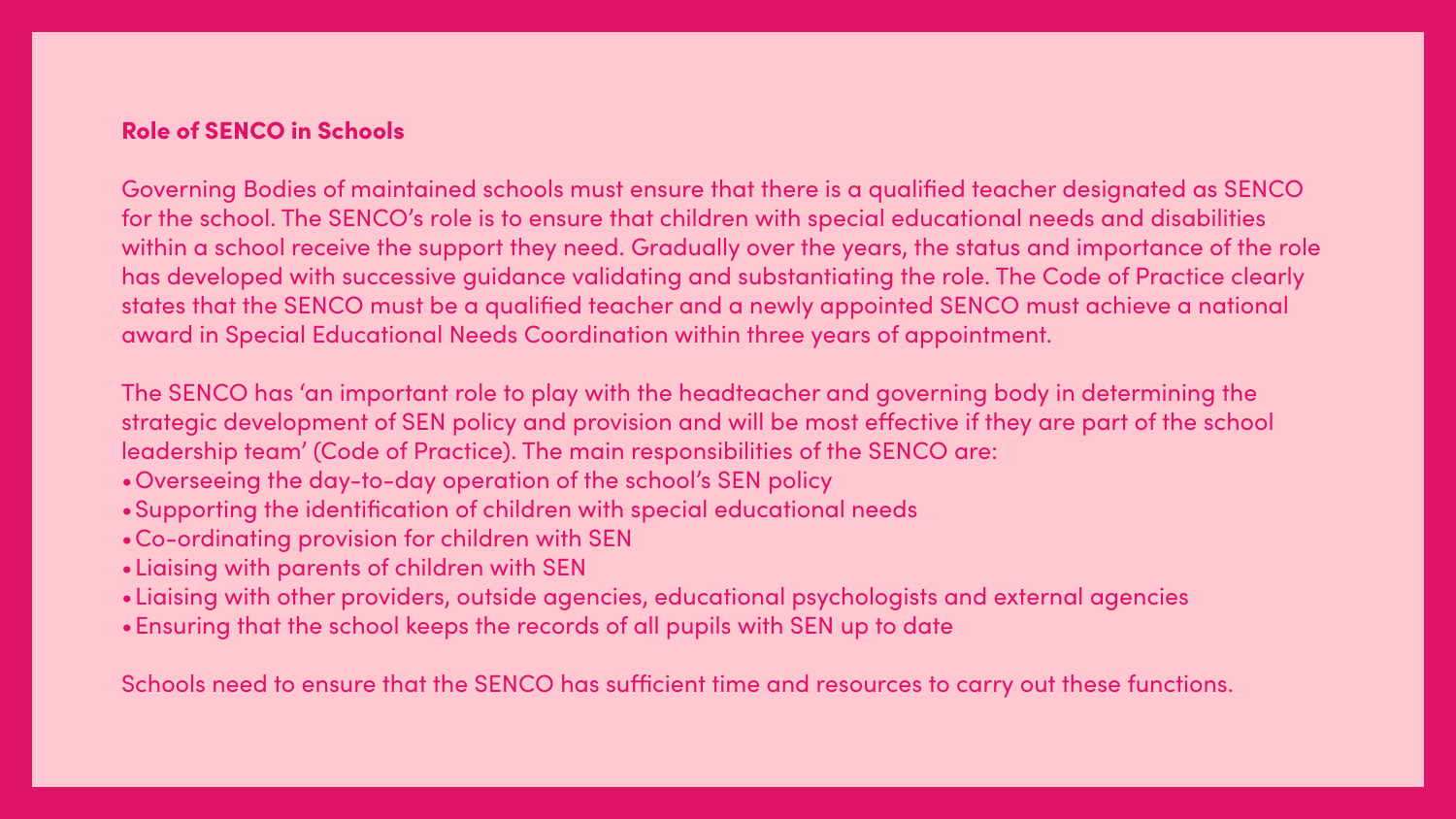## **Mental Health and Schools**

Even before the outbreak of Covid and the closure of schools, the numbers of children and young people experiencing mental health problems was increasing. In March 2015, the 'Future in Mind' report highlighted the need to tackle the growing problem of children and young people experiencing mental health issues. The SCIE (Social Care Institute for Excellence) also highlighted in their report in November 2017, 'Improving mental health support for young people in care' that young people in care are not able to access services when they need them or that they do not meet mental care thresholds. They identified 11 key drivers for change and stressed the need for assessment and services to be flexible because the type of support that children in care need can change. Mental health is a continuum and cannot be seen as a one-off diagnosis. To support this, they recommended that the SDQ (Strengths and Difficulties Questionnaire) should be supported by a broader set of measures which would trigger a more comprehensive mental health assessment.

More recently in January 2021, the Children's Commissioner (Anne Longfield) published a report which calls for the Government to raise its ambition significantly to deliver a wholesale change in the way in which children's mental health services are provided. She argues the work that has been undertaken over the past five years paves the way and in particular, the creation of Mental Health Support Teams which provide a model of integrated mental health care across schools and the NHS. One positive development from the Covid-19 crisis is that it has shown that some of these services can be provided digitally. The Children's Commissioner has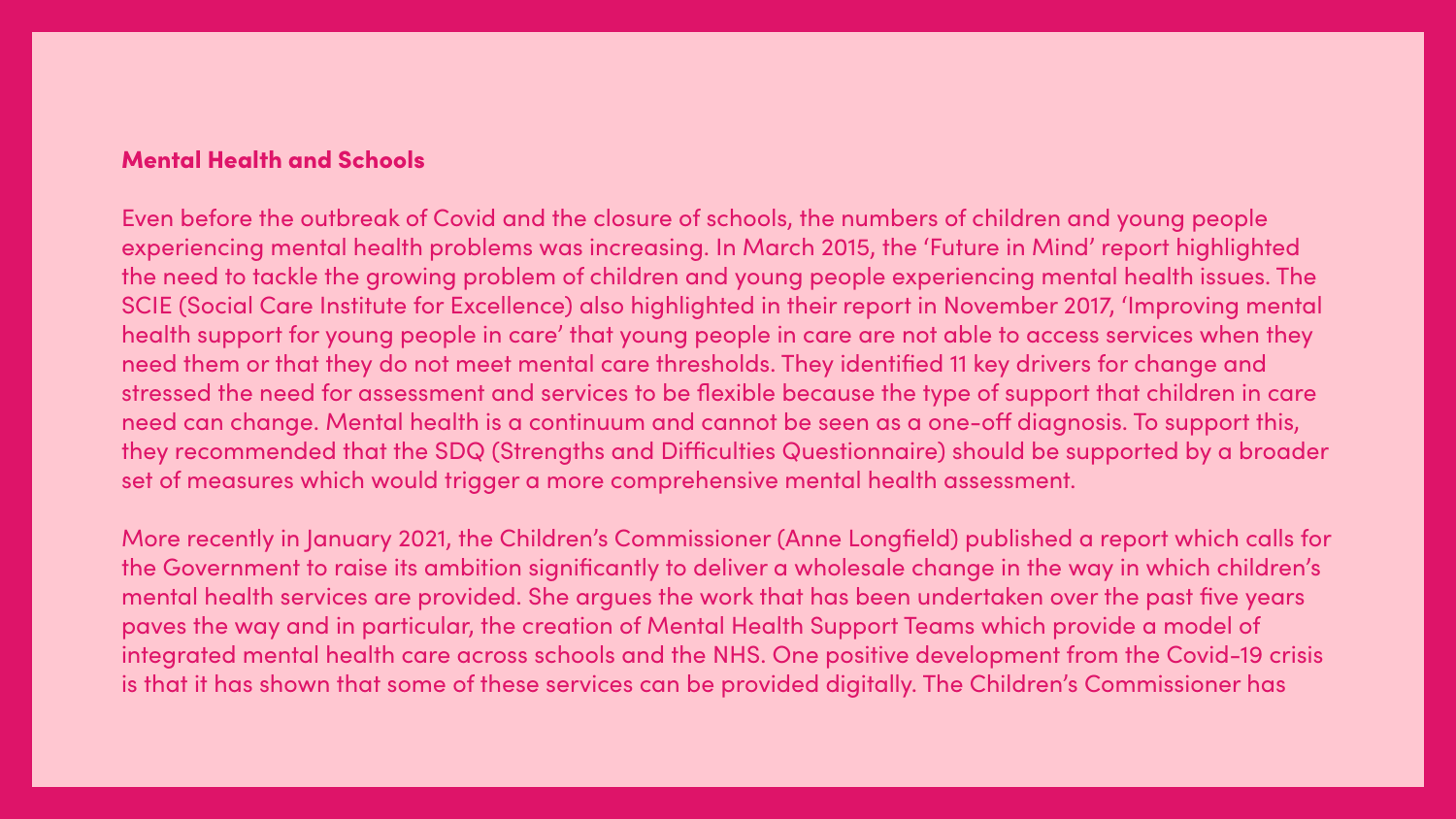also repeated her call for an NHS-funded counsellor for every school as quickly as possible. The full report entitled 'The State of Children's Mental Health Services 2020/21' sets out the full findings.

Schools themselves were provided with guidance in November 2018 setting out how they can support the mental health and wellbeing of their pupils. All schools are under a statutory duty to promote the welfare of their pupils which includes preventing impairment of their health or development and taking action to enable all children to have the best outcomes. Specifically, their responsibilities are:

•Prevention – creating a safe and calm environment for the whole school population, teaching pupils about mental wellbeing through the curriculum and reinforcing this teaching through school activities and ethos

- 
- •Identification recognising emerging issues as early and as accurately as possible
- •Early support helping pupils to access evidence based early support and interventions
- specialist support and treatment

•Access to specialist support – working effectively with external agencies to provide swift access or referrals to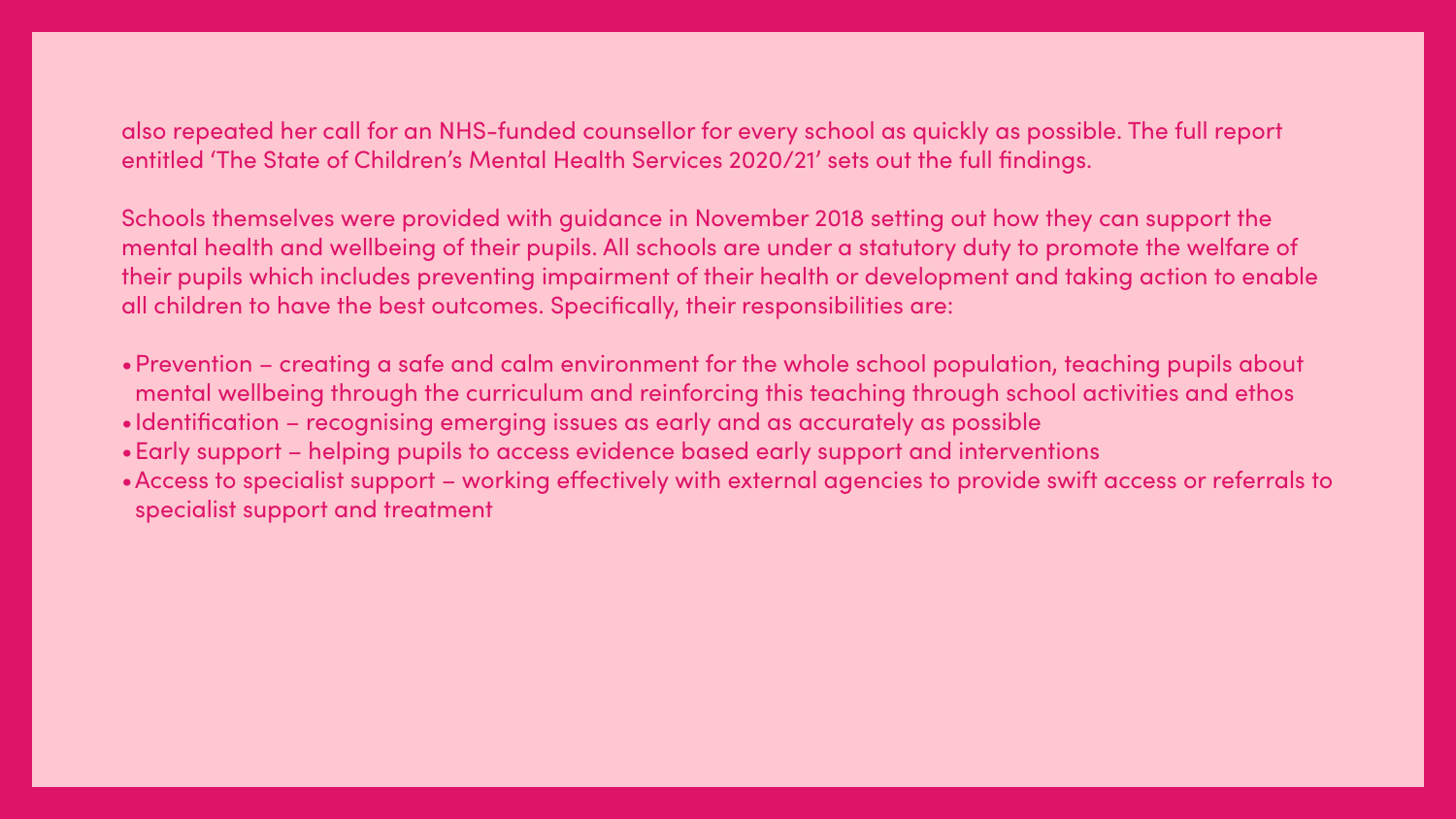Where a pupil has a mental health problem that amounts to a disability, and this adversely affects behaviour, the school must make reasonable adjustments to its policies, the physical environment and the support it offers. Published behaviour policies should be consistent with the legal requirement that treating all pupils the same may be unlawful where a disability affects behaviour.

Schools are under a duty to use their 'best endeavours' to identify and support pupils with SEN. As part of this duty, schools are expected to use some of their SEN resources to provide support for pupils with mental health difficulties that amount to special educational needs. Pupil Premium for those pupils who attract this, should also be used where there are assessed mental health needs.